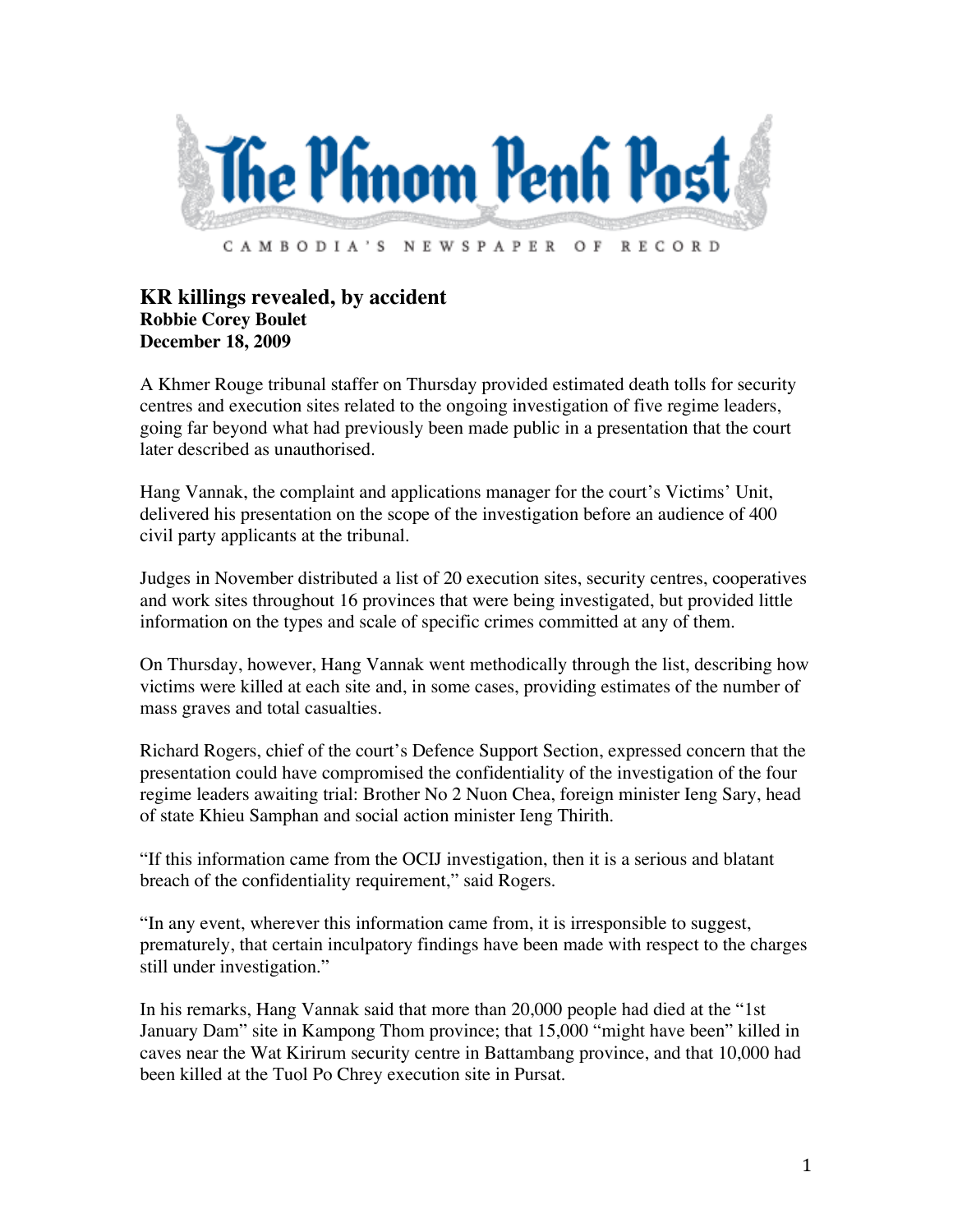An estimated 12,000 people were killed at the Kraing Ta Chan security centre in Takeo province, he said, adding that an exhumation conducted in 1979 had uncovered 2,000 bodies.

He added that as many as 10,000 bodies could still be at the site in "undisturbed graves".

At the Prey Trapaing Ampil execution site in Kampong Chhnang province, he said, 500 mass graves had contained between 20 and 50 bodies each.

In addition, he said, 41 mass graves "associated with" the Wat Tlork security centre in Svay Rieng "may contain" between 10,000 and 15,000 bodies.

In total, Hang Vannak provided information on at least 80,500 deaths.

After his presentation, he told a reporter that he had drawn on information from "various investigations and documents". He said some of the information might have been included in the prosecution's 2007 introductory submission, which is confidential, and that some of it might have been obtained later. He provided a typed list of the different sites that included details about each one, but he declined to say who compiled it.

UN court spokesman Lars Olsen said the court did not stand by the presented data.

"The staff member who presented estimates on facts and numbers during the presentation of the civil party forum was not authorised to provide any such information, and as such the information cannot be considered reliable," he said.

"The court's position is that it is not possible at this point in time to provide any neutral, objective estimate on the number of deaths in the different crime sites."

Asked why a Victims' Unit staffer was providing prospective civil parties and the media with information the court did not endorse, Olsen said Hang Vannak had "acted on his own".

Olsen added that he had made a similar statement during the afternoon session of the forum. Reporters were invited to attend the morning session, but not the afternoon session.

When told of the presentation, Ieng Sary's international co-lawyer, Michael Karnavas, reiterated the confidentiality concerns he raised in November, when the court released limited information about the investigation, a move it said was necessary for prospective civil parties preparing applications.

"It begs asking where are they getting this information, and why are the two coinvestigating judges not intervening robustly to eliminate any conduct, however unintentional it may be, that compromises the investigation," Karnavas said via email.